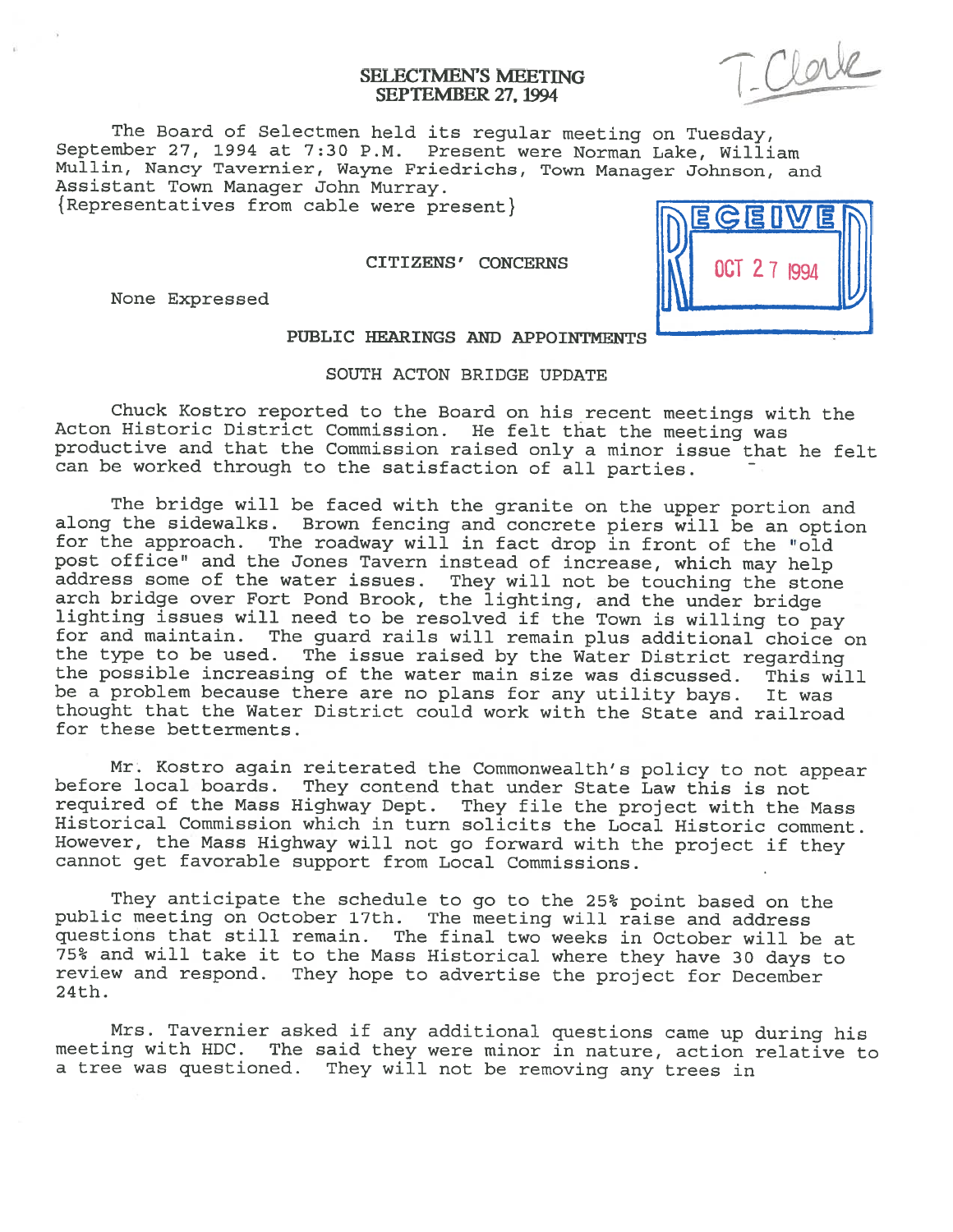conjunction with the project. There seemed to be some concern with the speed in which the project is progressing. He felt that it has to and continue to hang up like it has for the past ten years. The project is good, he wants it to continue forward and urged that the pressure to move forward remain on. He feels the only approval and process the State needs is from the Mass Historic District. He asked for local support before moving toward Mass Historic District submittal.

Mr. Lake asked if the Town needed to apply to the Local HDC for any permits. Don said he thought not, but would review the issue with Counsel and report back.

Mr. Kostro asked to have <sup>a</sup> time and <sup>p</sup>lace determined for the October 17th public session. Don will set it up and get back to him.

NANCY TAVERNIER - Moved that unless the Board hears otherwise from Town Counsel on the Local permitting, the Mass Historic District holds final approval for design under State Projects. WILLIAM MULLIN - Second. UNANIMOUS VOTE.

# COMMITTEE INTERVIEW PATRICK HALM - Associate Planning Board

Mr. Lake thanked Mr. Halm for his volunteering and reiterated the Town's reliance and importance of those volunteers who <sup>g</sup>ive their time and energies to the Town. Mr. Halm has volunteered in other communities where he has resided and would like the opportunity to volunteer. He has followed the Town Meetings and Planning Board meetings and feels Acton is <sup>a</sup> very professionally operated Town. He would like to <sup>g</sup>ive his time and expertise to Acton by serving on the Planning Board. NANCY TAVERNIER - Moved to appoint Patrick Halm as An Associate Member of the Planning Board for <sup>a</sup> one year term to expire June 30, 1994. WILLIAM MULLIN - Second. UNANIMOUS VOTE.

## CONSENT CALENDAR

WILLIAM MULLIN - Moved to accept the Consent Calendar as printed. NANCY TAVERNIER - Second. UNANIMOUS VOTE. Mrs. Tavernier to draft letters for Chairman's signature.

## SELECTMEN'S BUSINESS

WEST ACTON DAY - Mr. Friedrichs spoke to the Board about the upcoming West Acton Day. He asked on behalf of the organizers that the fees for Food Service permits for the non-profits be waived by the Selectmen as well as the Entertainment License for the pony rides and other entertainment.

Mrs. Tavernier asked what staff time would be involved in the issuance of these permits. Don replied that there would be indirect costs associated with them.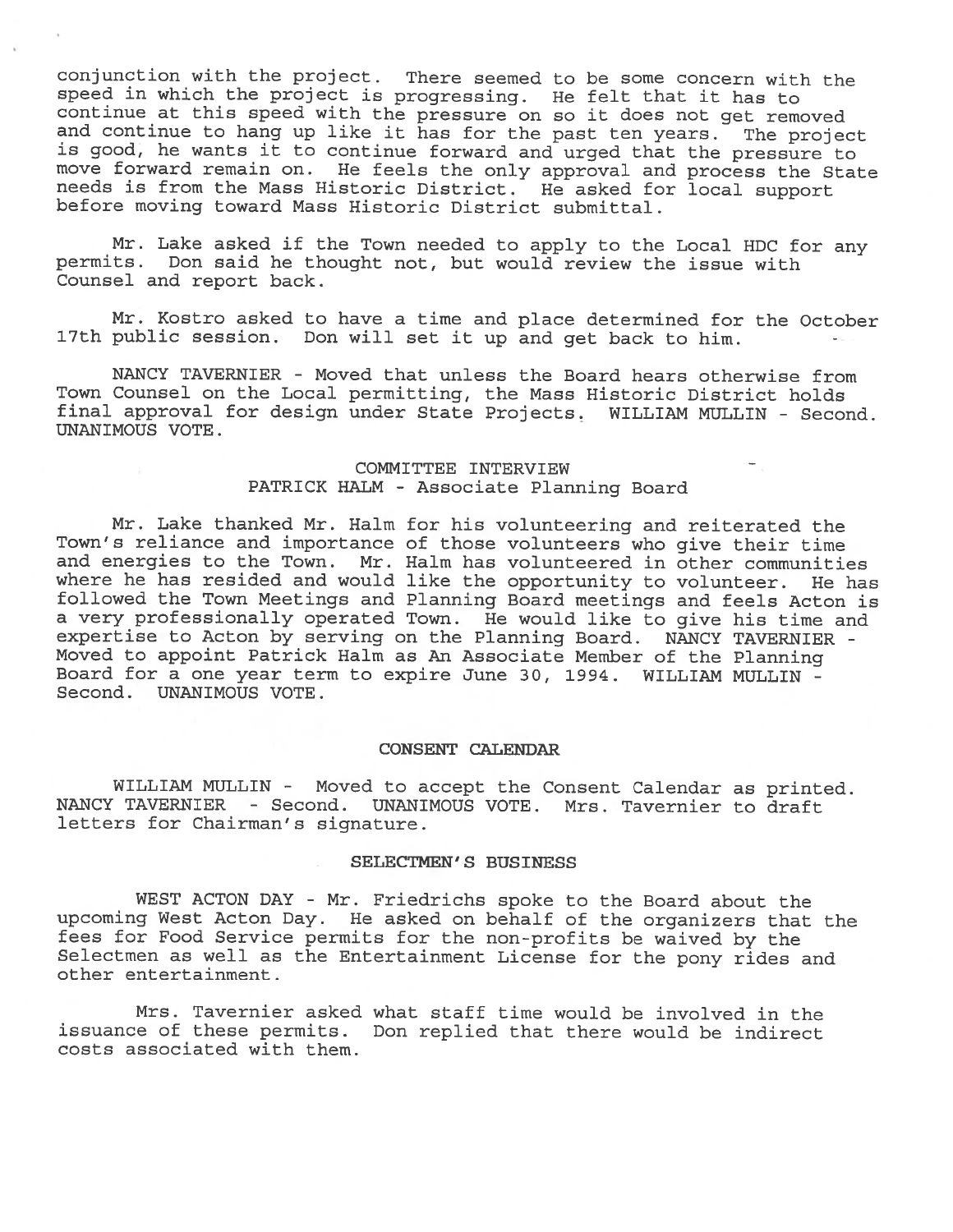Mr. Mullin asked why this group vs. any other group was having its fees waived, why are we waiving this groups and does it set <sup>a</sup> precedent? Mrs. Tavernier said that they are being waived because they are non-profit organizations.

WILLIAM MULLIN - Moved to waive the Food Permit fees as an endorsement by the Board of Selectmen with exuberant recognition and enthusiasm for Octoberfest. WAYNE FRIEDRICHS - Second. UNANIMOUS VOTE.

NANCY TAVERNIER - Moved to set the fee for the Entertainment Permit at \$50.00 and to waive said fee for Octoberfest upon compliance with all conditions required by staff. WAYNE FRIEDRICHS - Second. UNANIMOUS VOTE.

TRAIN WHISTLES - Mrs. Tavernier updated the Board on her conversation with the reporter from the Herald. She has also drafted <sup>a</sup> letter to the Governor thanking him for his courage in signing the bill into law.

# TOWN MANAGER' S CONCERNS

Wagner Suit - Don updated the Board on this long-standing suit. The decision has come back <sup>g</sup>iving us an overwhelming vote and upheld the order that the sign be removed. Staff is following up on the compliance.

FY96 BUDGET PROCESS - Don updated the Board on staff timelines. He hopes to have the pro-forma in the Boards hands by the required date.

Mr. Mullin spoke about the article in the paper about the FinCom's review of the school budget. He thought it was important that the citizens know that the funds available to use have been, and that Enterprise Funds are not available and unfortunately, this article gave <sup>a</sup> false mis-impression of extra funds being available and not being used. Mrs. Tavernier thought that perhaps Don could do <sup>a</sup> series of educational sessions to explain Enterprise and Revolving Funds in particular NESWC to provide an in-depth look at them and how they work and their complex structure and guidelines.

Mr. Lake is <sup>p</sup>leased to see the FinCom doing <sup>a</sup> financial analysis and welcomes inquiry into the Town and Local Regional School budgets. He feels we are better off having an well educated Finance Committee.

Mr. Aronson's letter was discussed and the Board's feeling on Don and the Chair talking to them at the proposed informal event. Norm felt the FinCom should be included. Bill felt it should happen and urged them to set <sup>a</sup> date. Nancy noted that the Local School Regional representative should be invited also.

 $MwWu$  four  $U$  Date  $\frac{Clerk}{Data}$ 

The Board adjourned at 9:00 P.M.  $\mathcal{U}_{\ell}(\ell)$  will rate

'Ehristine M. Joyce Recording Sect cmjWll- (555)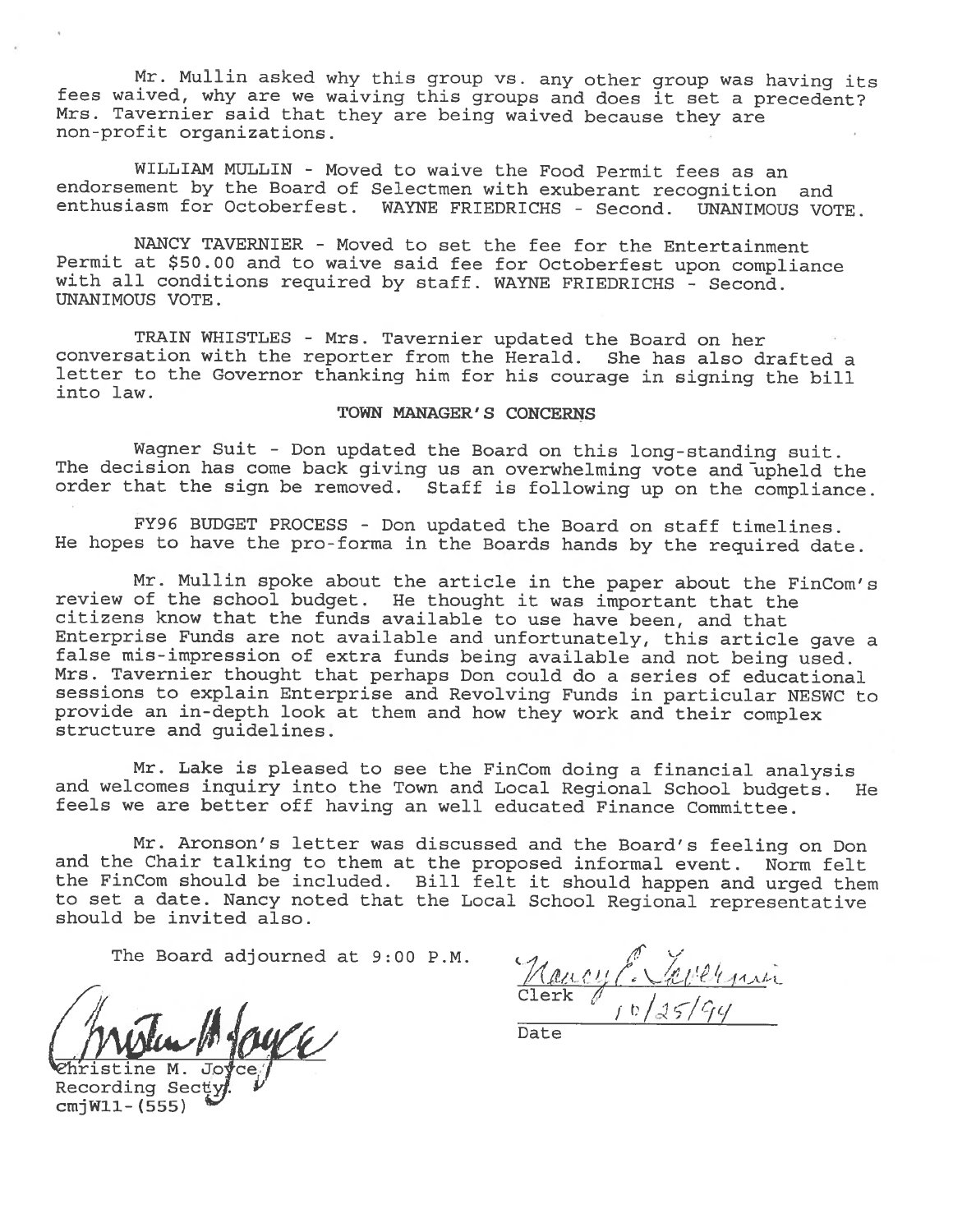SEPTEMBER 23, 1994

- TO: Board of Selectmen
- FROM: NORMAN D. LAKE, Chairman

SUBJECT: SELECTMEN'S REPORT

# 

## AGENDA

# ROOM 204

# SEPTEMBER 27, 1994

- I. CITIZEN'S CONCERNS
- II. PUBLIC HEARINGS & APPOINTMENTS
- 1. 7:30 SOUTH ACTON BRIDGE Chuck Kostro will be in to update the Board on the continuing status/progress of the South Acton Railroad bridge replacement project.
- 2. 7:45 PATRICK HALM COMMITTEE INTERVIEW ASSOCIATE PLANNING BOARD MEMBER - Enclosed please find Mr. Halm's Citizen Resource Sheet and VCC Comment regarding his interest in serving as an Associate Member of the Planning Board for Board review and action.

### III. SELECTMEN'S BUSINESS

- 3. WEST ACTON DAY Selectman Friedrichs will discuss final details, including <sup>a</sup> reques<sup>t</sup> for permit fee waivers, with the Board.
- IV. CONSENT AGENDA
- 4. MAPC APPOINTMENT -Enclosed <sup>p</sup>lease find information from Planning regarding the MAPC Representative nomination for Board action.
- 5. ACCEPT MINUTES Enclosed please find copies of the August 16 and 30th Minutes for Board approval.
- 6. ACTON WOODS Enclosed please find the Local Initiative Program Application from Commons Development for Board review and signature by the Chairman.
- 7. SOFT SECOND LOAN PROGRAM Enclosed please find <sup>a</sup> letter of interest in the subject regard, drafted by the ACHC, for Board endorsement.